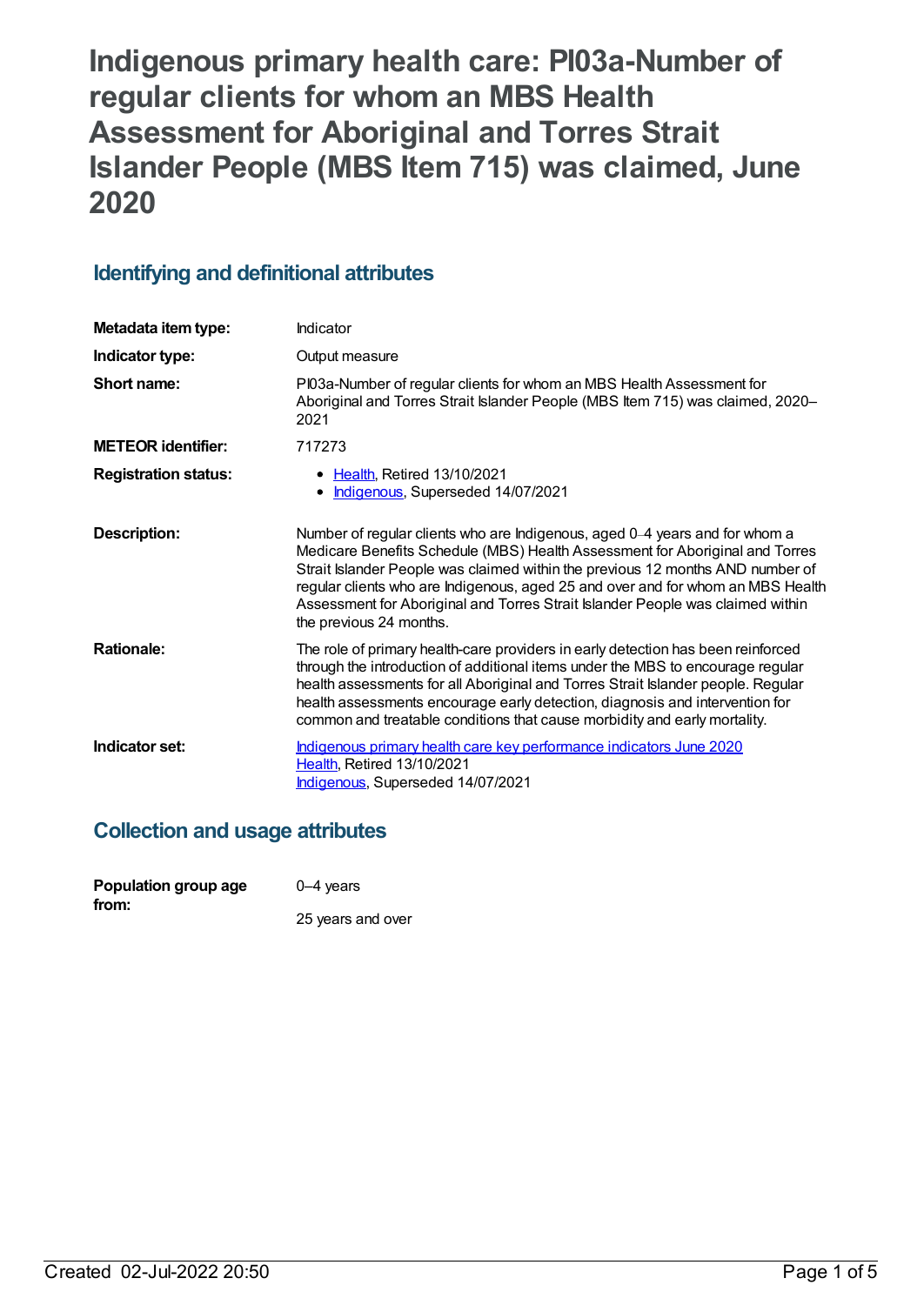| <b>Computation description:</b> | Count of regular clients who are Indigenous, aged 0-4 years and for whom an<br>MBS Health Assessment for Aboriginal and Torres Strait Islander People was<br>claimed within the previous 12 months AND count of regular clients who are<br>Indigenous, aged 25 and over and for whom an MBS Health Assessment for<br>Aboriginal and Torres Strait Islander People was claimed within the previous 24<br>months.                                                                                                                                                         |
|---------------------------------|-------------------------------------------------------------------------------------------------------------------------------------------------------------------------------------------------------------------------------------------------------------------------------------------------------------------------------------------------------------------------------------------------------------------------------------------------------------------------------------------------------------------------------------------------------------------------|
|                                 | 'Regular client' refers to a client of an Australian Government Department of Health-<br>funded primary health-care service (that is required to report against the Indigenous<br>primary health care key performance indicators) who has an active medical record;<br>that is, a client who has attended the Department of Health-funded primary health-<br>care service at least 3 times in 2 years.                                                                                                                                                                  |
|                                 | MBS Health Assessment for Aboriginal and Torres Strait Islander People<br>(MBS Item 715): A health assessment specifically available to all people of<br>Aboriginal and Torres Strait Islander descent which can be used for health<br>assessments across the age spectrum. The health assessment includes the<br>assessment of a patient's physical health, and psychological and social well-being.<br>It also assesses whether preventive health care and education should be offered to<br>the patient, to improve that patient's health and well-being (DoH 2013). |
|                                 | Presented as a number.                                                                                                                                                                                                                                                                                                                                                                                                                                                                                                                                                  |
|                                 | Calculated separately for regular clients aged 0-4 years and 25 and older.                                                                                                                                                                                                                                                                                                                                                                                                                                                                                              |
| <b>Computation:</b>             | Numerator only                                                                                                                                                                                                                                                                                                                                                                                                                                                                                                                                                          |
| Numerator:                      | Calculation A: Number of regular clients who are Indigenous, aged 0-4 years and<br>for whom an MBS Health Assessment for Aboriginal and Torres Strait Islander<br>People (MBS Item 715) was claimed within the previous 12 months.                                                                                                                                                                                                                                                                                                                                      |
|                                 | Calculation B: Number of regular clients who are Indigenous, aged 25 and over and<br>for whom an MBS Health Assessment for Aboriginal and Torres Strait Islander<br>People (MBS Item 715) was claimed within the previous 24 months.                                                                                                                                                                                                                                                                                                                                    |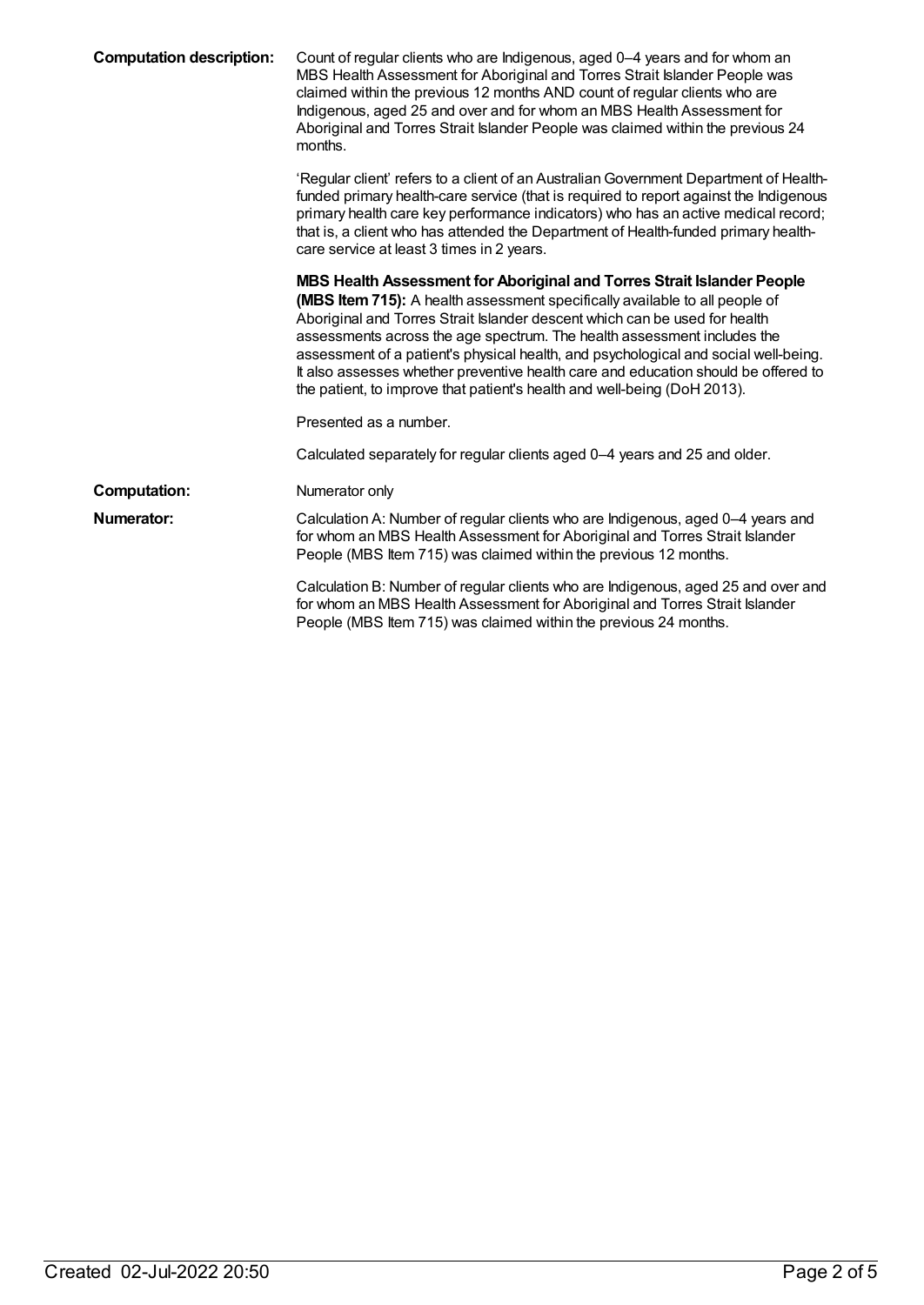[Person—age,](https://meteor.aihw.gov.au/content/303794) total years N[NN]

**Data Source**

[Indigenous](https://meteor.aihw.gov.au/content/430643) primary health care data collection

**NMDS / DSS**

[Indigenous](https://meteor.aihw.gov.au/content/715320) primary health care NBEDS 2020–21

### **Data Element / Data Set**

Person-MBS Health Assessment for Aboriginal and Torres Strait Islander People (MBS Item 715) indicator, yes/no code N

**Data Source**

[Indigenous](https://meteor.aihw.gov.au/content/430643) primary health care data collection

**NMDS / DSS**

[Indigenous](https://meteor.aihw.gov.au/content/715320) primary health care NBEDS 2020–21

#### **Data Element / Data Set**

[Person—Indigenous](https://meteor.aihw.gov.au/content/602543) status, code N

**Data Source**

[Indigenous](https://meteor.aihw.gov.au/content/430643) primary health care data collection

**NMDS / DSS**

[Indigenous](https://meteor.aihw.gov.au/content/715320) primary health care NBEDS 2020–21

#### **Data Element / Data Set**

Person-regular client indicator, yes/no code N

**Data Source**

[Indigenous](https://meteor.aihw.gov.au/content/430643) primary health care data collection

**NMDS / DSS**

[Indigenous](https://meteor.aihw.gov.au/content/715320) primary health care NBEDS 2020–21

#### **Disaggregation:** 1. Age group:

a) 0–4 years b) 25–34 years c) 35–44 years d) 45–54 years e) 55–64 years f) 65 years and over

2. Sex (for those aged 25 and over):

- a) Male
- b) Female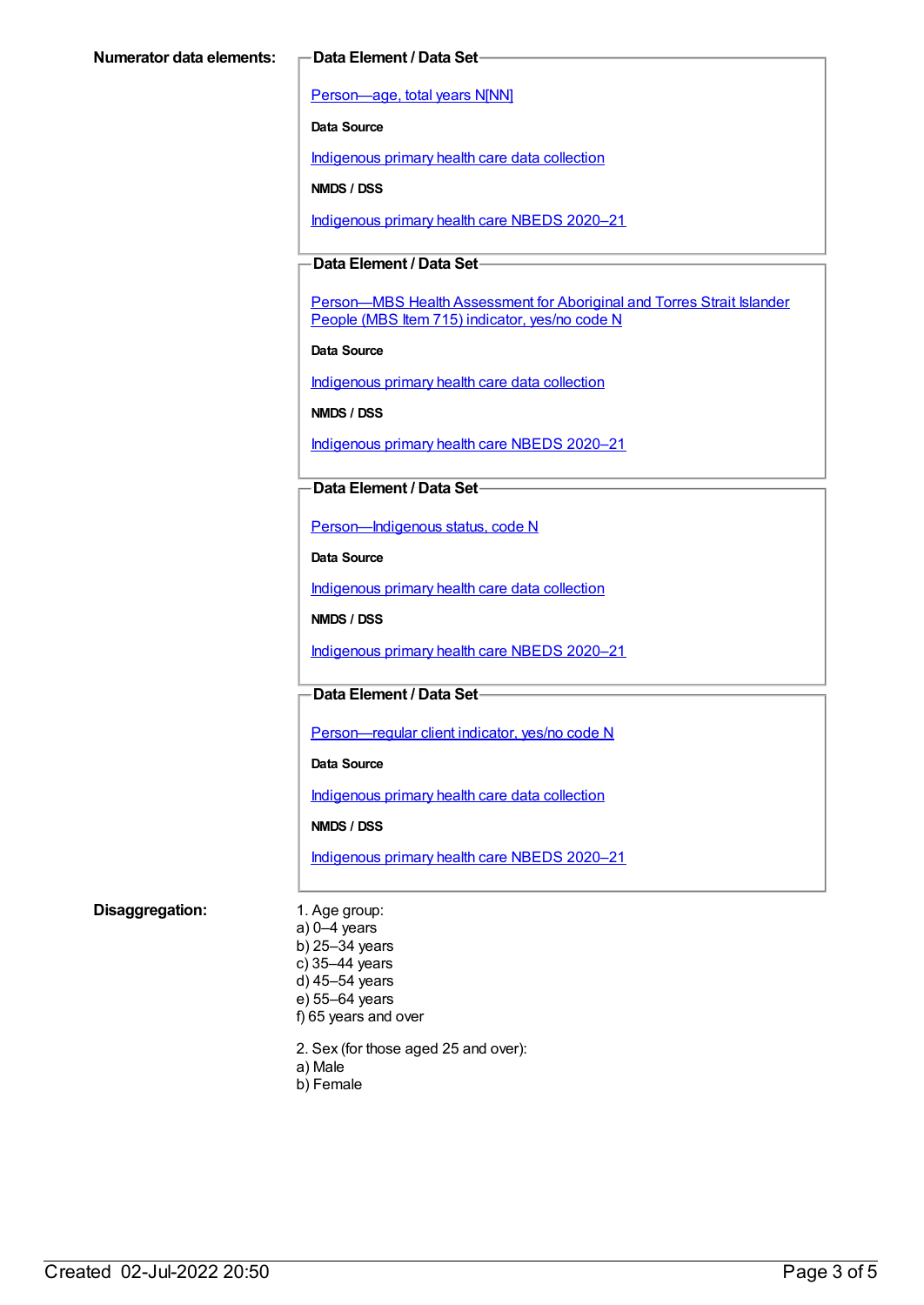| <b>Disaggregation data</b><br>elements: | Data Element / Data Set-                                                                                                 |
|-----------------------------------------|--------------------------------------------------------------------------------------------------------------------------|
|                                         | Person-age, total years N[NN]                                                                                            |
|                                         | <b>Data Source</b>                                                                                                       |
|                                         | Indigenous primary health care data collection                                                                           |
|                                         | NMDS / DSS                                                                                                               |
|                                         | Indigenous primary health care NBEDS 2020-21                                                                             |
|                                         | Data Element / Data Set-                                                                                                 |
|                                         | Person-sex, code X                                                                                                       |
|                                         | Data Source                                                                                                              |
|                                         | Indigenous primary health care data collection                                                                           |
|                                         | NMDS / DSS                                                                                                               |
|                                         | Indigenous primary health care NBEDS 2020-21                                                                             |
|                                         | Guide for use                                                                                                            |
|                                         | Only for those aged 25 years and over.                                                                                   |
| Comments:                               | This indicator covers a 24 month reporting period from 1 January 2020 to 31<br>December 2021:                            |
|                                         | • Indigenous primary health care NBEDS 2019-20 covers the period                                                         |
|                                         | 01/01/2020 to 30/06/2020<br>• Indigenous primary health care NBEDS 2020-21 covers the period<br>01/07/2020 to 30/06/2021 |
|                                         | • Indigenous primary health care NBEDS 2021-22 (to be released) will cover                                               |

the period 01/07/2021 to 31/12/2021.

# **Representational attributes**

| Count   |
|---------|
| Real    |
| Person  |
| N[N(6)] |
|         |

# **Indicator conceptual framework**

| <b>Framework and</b> | Effective/Appropriate/Efficient |
|----------------------|---------------------------------|
| dimensions:          |                                 |

# **Data source attributes**

| Data sources: | Data Source                                           |
|---------------|-------------------------------------------------------|
|               | <u>Indigenous primary health care data collection</u> |
|               | <b>Frequency</b>                                      |
|               | 6 monthly                                             |
|               | Data custodian                                        |
|               | Australian Institute of Health and Welfare.           |